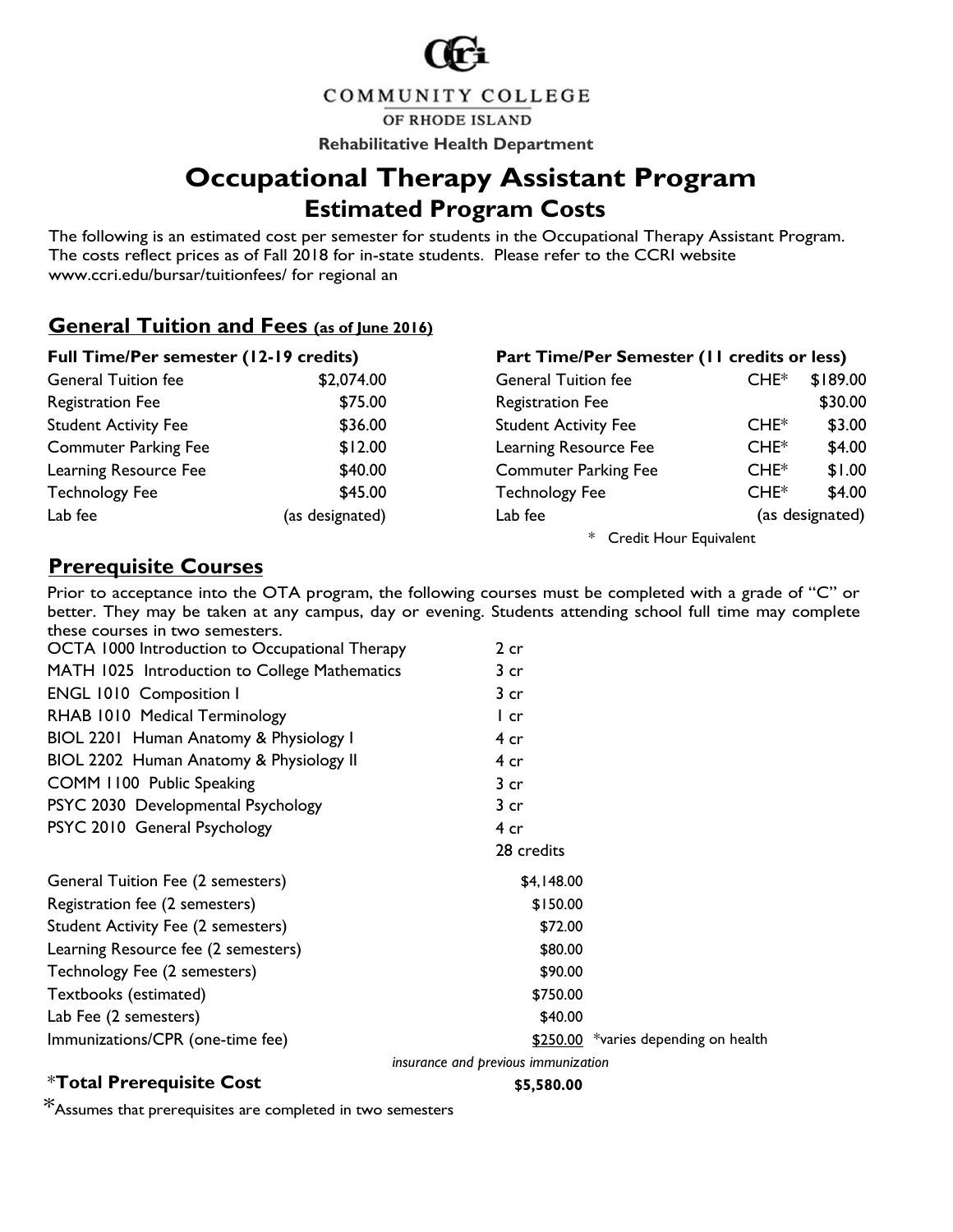## **Program Courses**

The OTA program begins every fall semester, and is 15 months in length. It is offered as a full-time evening/weekend program at the Newport Campus. Courses must be completed in the order described. Students are encouraged to take Kinesiology during the summer session prior to entering the program in the fall

#### **First Semester (Fall)**

| RHAB 1110: Kinesiology                                | 4 cr            |            |
|-------------------------------------------------------|-----------------|------------|
| OCTA 1010: Fundamentals of Treatment I                | 4cr             |            |
| RHAB 1030: Pathology for Rehab                        | 3 <sub>cr</sub> |            |
| OCTA 1070: Tests and Measurements for the OTA         | $2$ cr          |            |
|                                                       | 12 cr           |            |
| <b>Tuition-Full Time</b>                              |                 | \$2,074.00 |
| Lab fees                                              |                 | \$60.00    |
| Other fees                                            |                 | \$208.00   |
| <b>Books</b>                                          |                 | \$300.00   |
| <b>Total First Semester</b>                           |                 | \$2,642.00 |
| <b>Second Semester (Spring)</b>                       |                 |            |
| OCTA 1030: Fundamentals of Treatment II               | 4cr             |            |
| OCTA 1040: Gerontology                                | 3 <sub>cr</sub> |            |
| <b>OCTA 1050: Pediatrics</b>                          | 4 cr            |            |
| OCTA 1060: Fieldwork I (40 hour fieldwork experience) | $l$ cr          |            |
| OCTA 1080: Therapeutic Activity Groups                | $2$ cr          |            |
|                                                       | $14$ cr         |            |
| <b>Tuition-Full Time</b>                              |                 | \$2,074.00 |
| Lab fees                                              |                 | \$60.00    |
| Other fees                                            |                 | \$208.00   |
| <b>Books</b>                                          |                 | \$200.00   |
| <b>Total Second Semester</b>                          |                 | \$2,542.00 |
|                                                       |                 |            |

## **Third Semester (Summer) (finishes last week of July)**

| OCTA 2010: Psychological Occupational Therapy |                                    |            | 4 cr        |            |
|-----------------------------------------------|------------------------------------|------------|-------------|------------|
|                                               | OCTA 2020: Physical Rehabilitation |            | 4 cr        |            |
|                                               | Tuition-PartTime                   | 8 credit X | $$189.00 =$ | \$1,512.00 |
|                                               | Lab fees                           |            |             | \$20.00    |
|                                               | Other fees                         |            |             | \$118.00   |
|                                               | <b>Books</b>                       |            |             | \$100      |
|                                               | <b>Total Third Semester</b>        |            |             | \$1,750.00 |